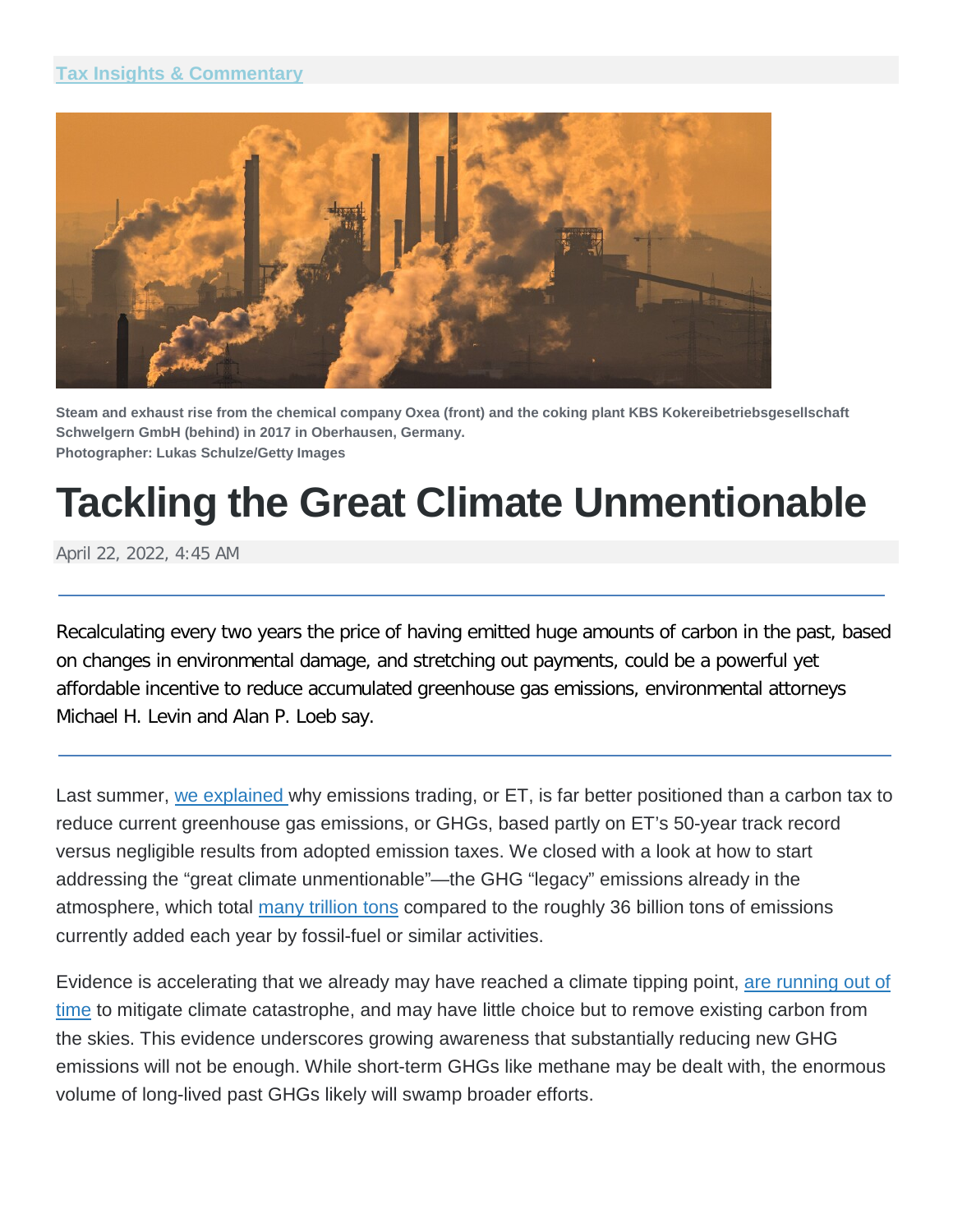### **What's to Be Done?**

The Clean Air Act, or CAA, has long recognized that existing-source emissions of fine particulates or smog precursors are the critical public-health issue—and that limiting emissions from new "major" sources is a "backstop" to ensure added emissions will not undermine planned emission reductions. But the CAA deals with local or regional emissions that disperse over relatively short times; it basically seeks to limit emissions enough so they won't concentrate in harmful amounts.

GHGs, which accumulated permanently over centuries, are very different. Thinking about them in CAA terms risks missing the issue. This is because at bottom, the atmosphere cares little about GHG emissions—it reacts to total GHG chemical concentrations. And accumulated past concentrations mean the "climate crisis" is not an emissions issue, but a legacy issue. While reducing current GHG emissions remains important, it only will slow—not decrease—the rate of GHG concentration. Reducing current emissions enough even to make a dent in total concentrations would be prohibitively expensive. A coordinated framework to start tackling both current and legacy emissions is required.

### **Nonexistent Concentration-Based Remedies**

No concentration-based remedy that directly addresses legacy GHG emissions is currently on the table. The climate remedies now being discussed all focus on prospective emission reductions, by tax or emissions trade. Unfortunately, using these methods to reduce the atmospheric concentration would vastly overprice the cost of cutting current emissions if those cuts mean to compensate for overhanging legacy emissions in any meaningful respect.

Worse, these remedies [have a basic fairness problem:](https://ksr.hkspublications.org/2020/09/24/why-the-recent-proposals-to-solve-the-climate-crisis-fall-short/) They impose most of their costs on taxpayers and/or consumers. For example, a carbon tax is designed to fall on consumers—it's intended to, say, reduce end-stage gasoline or fossil-fueled electricity use or encourage purchase of mileage-efficient cars. Rebating tax proceeds to consumers, while facially fairer, merely transfers those GHG reduction costs to taxpayers who ultimately will foot massive bills for adaptation. Since taxpayers are consumers, rebates start to look like a dog chasing its tail.

If both energy producers and energy consumers benefited from past fossil-fuel transactions, why do the only remedies being discussed place most of the remediation burden on taxpayers and consumers and very little on producers? Why hasn't a remedy been proposed in which carbon-source industries—for example, the oil, gas and coal sectors—would be responsible for a fair share of the remediation costs, having benefited from those transactions?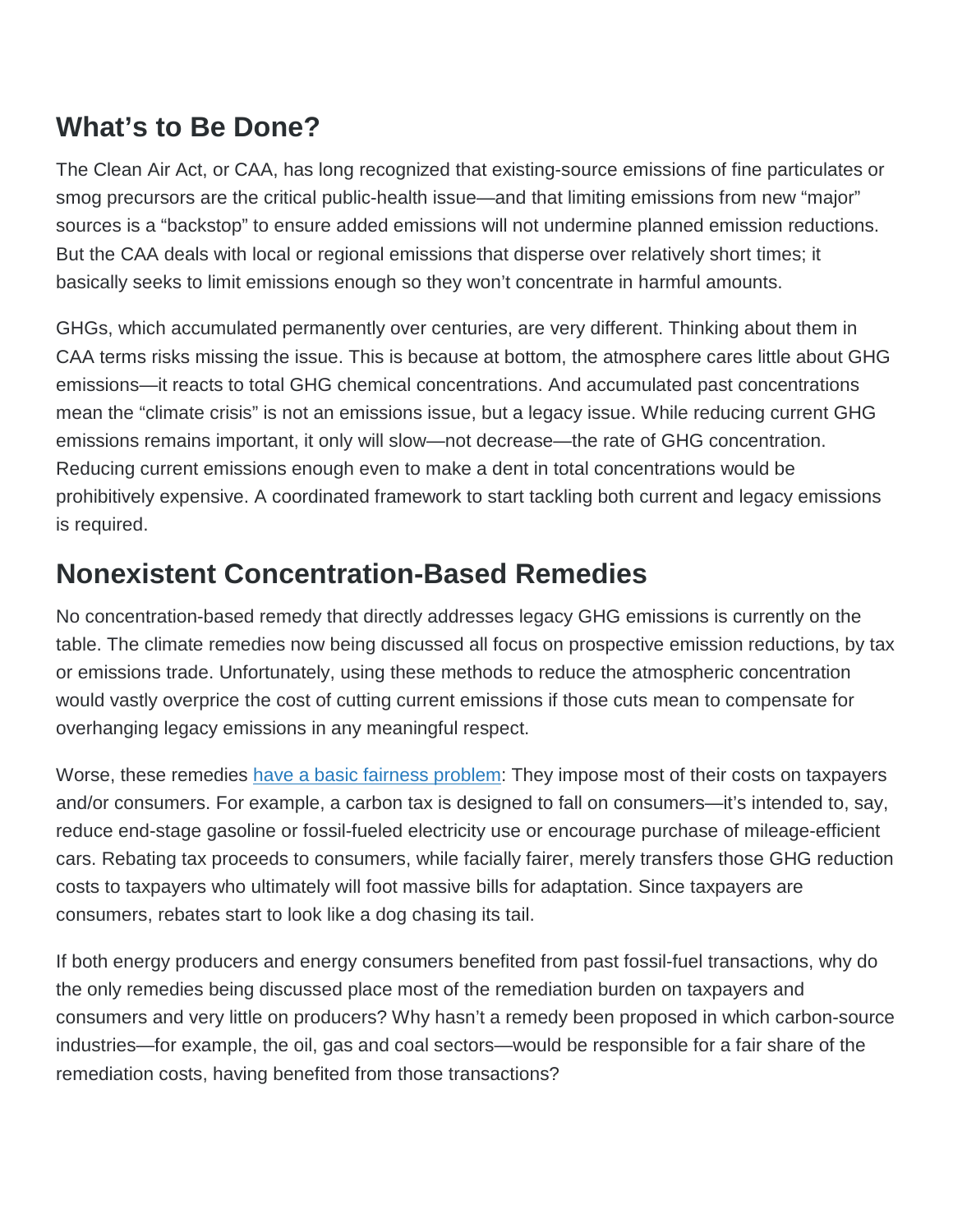## **A Possible Solution**

Since all carbon dioxide, or CO2, molecules have the same warming potential, they all should be treated equally. This may sound like common sense, but it implies a major innovation: It could start integrating current and legacy emissions in a single analytical framework.

How might pollutants that already have been emitted be reduced? Can they somehow, in effect, be un-emitted? This is where the incentives that underlie both ET and carbon taxes re-enter the picture. What if, say, Paris Accords signatories adopted either a regime of gradual reductions below a pastemissions baseline or an equivalent cash assessment approach based on dollars-per-CO2-ton, with a predictable regular payment schedule?

Industrialized countries already have long-established models that seek to impose cleanup costs on entities responsible for past contamination. Those models have evolved substantially and could further be improved. They notably include Superfund-type programs across the states and around the world, plus a U.S. program whose remediation-focused excise tax on hazardous-waste generators [has just been rejuvenated.](https://news.bloombergtax.com/tax-insights-and-commentary/superfund-chemical-excise-taxes-once-again-back-to-run-the-show)

Environmental-economics students know the price assessed for the right to emit should be based on the marginal damage caused per ton of emissions. If that price is recalculated, say, every two years based on changes in damage, and payments are stretched out rather than lump sum, they could be a powerful yet affordable incentive to reduce current emissions enough to lower the concentration, which in turn would lower all participants' assessed cost for past emissions. If, as we're currently seeing, emissions and resulting damages increase, the per-ton assessed cost would be raised by automatic formula, increasing incentives to reduce the concentration. Similar results might be achieved by assessing per-ton reductions rather than per-ton costs, leaving affected sources to determine their least-cost means of compliance.

In either case, an essential complement would be a tradeable offsets program under which carbonintensive entities assessed for past emissions could meet that obligation by reducing or financing the reduction of their own or others' emission, or of [atmospheric carbon.](https://scied.ucar.edu/learning-zone/climate-solutions/can-we-pull-carbon-dioxide-out-atmosphere)

What if GHG-reduction technologies for feasible cuts at scale don't appear? There are at least two answers. Starting with catalytic converter requirements for passenger cars in the 1970s, to our knowledge no reasonably designed U.S. technology-forcing regime has failed. If this one should falter, the country still would have a multibillion-dollar fund for desperately needed adaptation.

There currently is no constituency for such legacy-GHG approaches. That's understandable, since none have been publicly proposed. Yet they seem inevitable. Remedies that call for responsible parties to bear or share cleanup costs date back decades. As GHGs accumulate, the concentration represented by new "added" emissions will become an ever-tinier part of the total, making legacy emissions impossible to ignore.